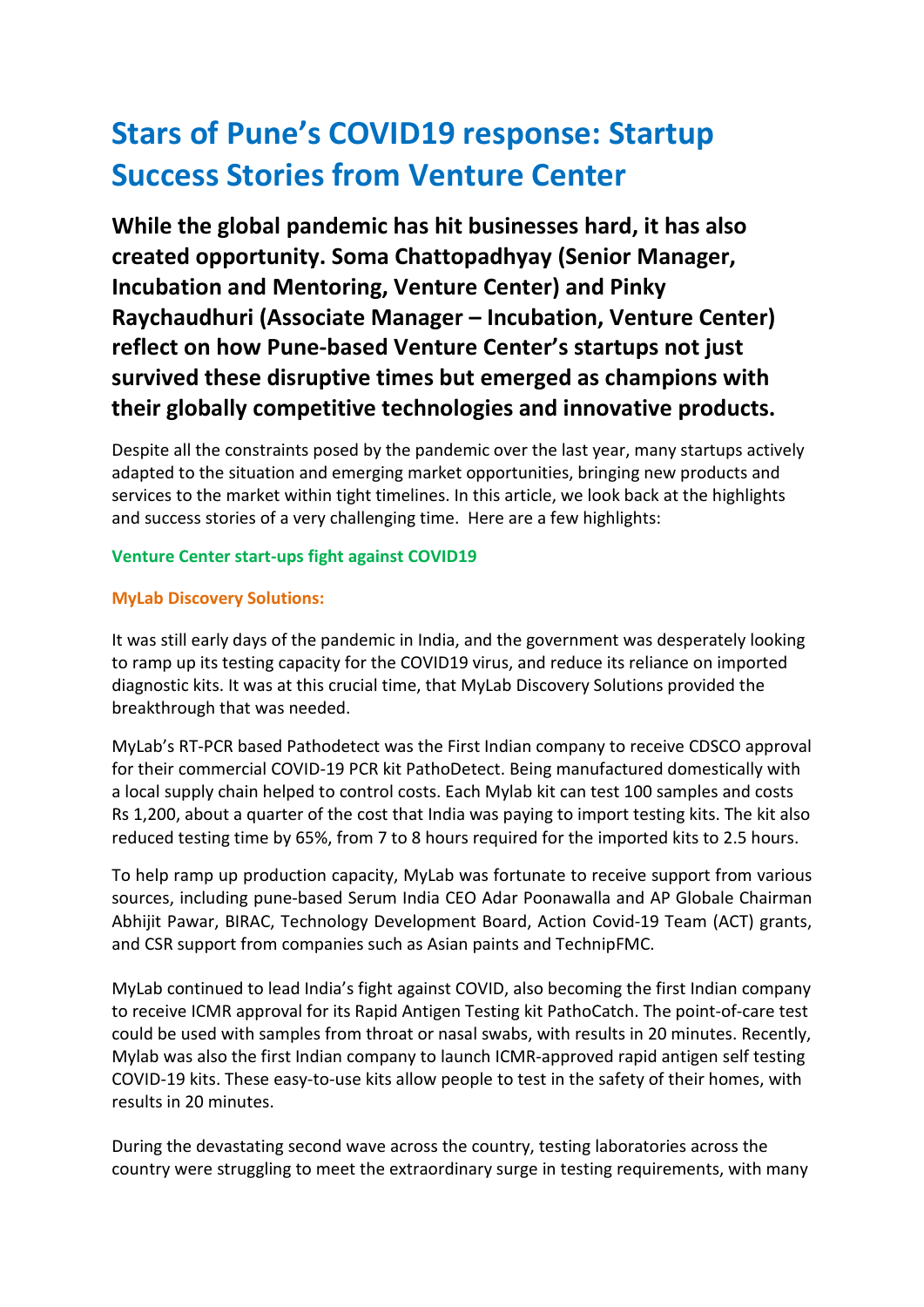testing staff getting infected with Covid-19. To support these high-volume testing needs, Mylab rolled out its fleet of ICMR-approved and NABL certified ultra-fast mobile testing labs powered by automated Compact XL machines. 'Compact XL' is India's first machine to automate the manual processes of molecular diagnostic tests such as RT-PCR tests for COVID-19. These machines can test 3 times faster than the conventional labs due to parallel processing and automated handling 24 x 7.

#### **Blackfrog Technologies:**

A Times of India article in 2016 reported that the Immunization Technical Support Unit (ITSU) of the Indian Health Ministry estimated that 25 percent of all vaccines were wasted each year, with a more recent report saying that the wastage of COVID19 vaccines was as high as 37 percent in some cases. The reason for such colossal wastage is poor, suboptimal, cold-chain management practices.

Back in 2015, to solve the problem of vaccine wastage, Blackfrog technologies, a DBT-BIRAC-Seed investee company of Venture Center, developed an innovative device — Emvolio. It is a Battery-powered, easy-to-use, leak-resistant medical grade portable refrigerator for lastmile delivery of vaccines. Designed in accordance with WHO PQS E003 specifications, it ensures strict maintenance of pre-set temperatures for over 12 hours under varied geographic conditions. The device also Enables geo-tagging and mapping of vaccine delivery routes that enables decision-makers and distributors plan a vaccination drive. Other than Venture Center, the company has also received support from Social Alpha & is the winner of the Qualcomm Design in India Challenge.

While a robust cold-chain technology is important at any time, its need was reinforced during the ongoing vaccination drive across the country, where more than two-thirds of the population live in rural areas with scant healthcare support.

#### **Jeevtronics:**

Cardiac arrest is common in critically ill patients with covid-19 and is associated with poor survival. Jeevtronics' defibrillator, named SanMitra 1000 HCT, is the world's first dual powered, hospital-grade defibrillator, and in the last few months, Jeevtronics' defibrillator has been used to save lives across across tier-II, tier-III towns in Maharashtra, Gujarat, Haryana, Tamil Nadu, Rajasthan, and even Africa.

The dual powered bi-phasic defibrillator is operable even on generator mode, making it functional in the absence of electricity supply. This makes it suitable for hospitals in rural areas as well. Jeevtronics' defibrillator is designed to international standards and comes with the promise of a very long life, at one-fourth to one-fifteenth the cost of defibrillators from branded companies. Jeevtronics' defibrillator has passed ambulance worthiness standard- AIS125, making it is India's **ONLY** AIS125 rated defibrillator.

Jeevtronics is also among the 53 odd Indian start-up companies to receive support under the Centre for Augmenting WAR with Covid-19 Health Crisis (CAWACH) programme, announced earlier this year by the Department of Science and Technology. The company has also been supported by Expanded Polymer Systems Pvt. Ltd.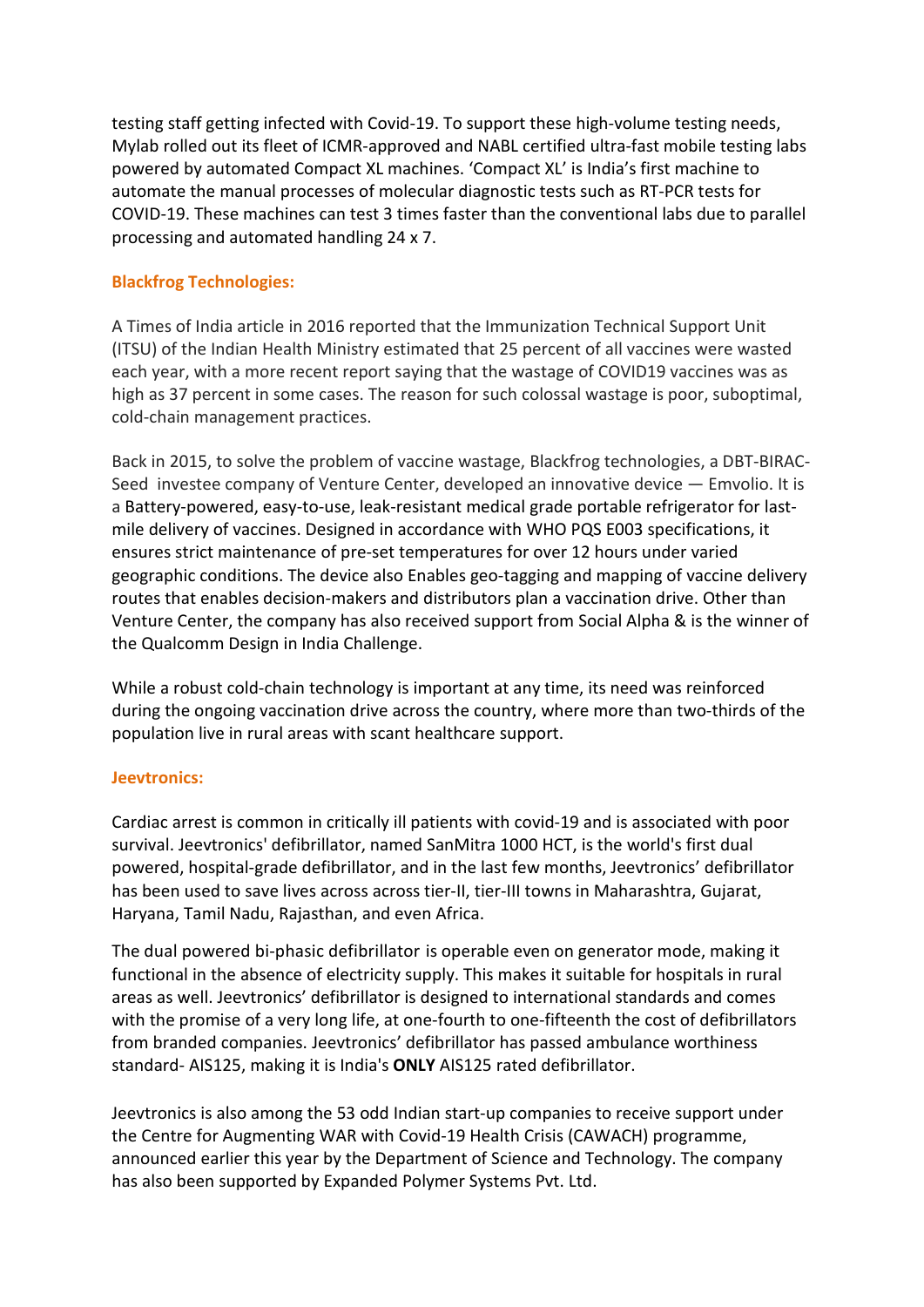#### **Genrich Membranes**

Many critical COVID19 patients have severely compromised lungs, and supplemental oxygen is a first essential step for the treatment of such patients. It is also very often the only treatment available in resource-limited settings where capacity for invasive ventilation is scarce. The oxygen enrichment unit (OEU) developed by Genrich Membranes, a DST-Seed investee company of Venture Center, uses proprietary hollow-fiber membrane technology to increase oxygen concentration from ambient air. The unit enriches atmospheric air at certain pressure (4-5 bar) using an oil-free compressor to provide medical-grade oxygen enriched air (23-35%). The compressed, filtered air from the compressor is fed to the membrane cartridge, which selectively permeates oxygen over nitrogen offering oxygenenriched air at ambient pressure. The membrane cartridge restricts the passage of viruses, bacteria, and particulate matter.

The company has also received support from Bajaj Auto. Ltd., Indus Biotech Pvt. Ltd. & Cipla Foundation under the CSR program of Venture Center.

## **OmniBrx Biotechnologies**

Leading vaccine manufacturers such as Bharat Biotech have partnered with Omnibrx to ramp up COVAXIN production. Their CellBRx bioreactor systems are designed for large scale and cost effective adherent cell culture based vaccine production. The Dynamic Bed Reactor (DBR) technology incorporated within CellBRx bioreactors offers obvious advantages for vaccine production when compared to traditional technologies, including faster and easier scalability. The company has been supported under BIRAC-National Biopharma Mission for development and commercialisation of their novel single-use bioreactor technology platform for production of Biologics at large scale.

**Padcare Labs:** Padcare, a BIRAC SEED investee company of Venture Center has modified their UV-based sanitization system for sanitary napkins to develop two UV Sanitization Systems - UVSAN and UVHandy that can reduce the risk of spreading infections. UVSAN is an UVGI disinfection system for area and surface disinfection, and is best suited for meeting rooms, hospital wards, ambulance, and offices. UVHandy is a handheld UV disinfection portable device available in two models - with and without battery. It is best suited for instant decontamination of groceries, furniture, etc. Padcare has also developed a nonalcoholic, non-toxic multipurpose disinfectant spray that provides 99.99% disinfection. It is certified and tested by government accredited NABL Lab as per WHO standards.

The company has been supported by Cummins Foundation under the CSR program of Venture Center to develop a face mask sterilization system.

## **Other startup efforts against COVID19**

In addition to these efforts, Venture Center has also been proud to support the efforts of many other startups working on other COVID19 technologies. These include an opensource, easy-to-assemble non-contact infrared thermometer to be used for thermal screening at public spaces developed by BMek, development of COVID19 vaccines & immunodiagnostic ELISA kits by Seagull Biosolutions, diagnostic kits by Module Innovations,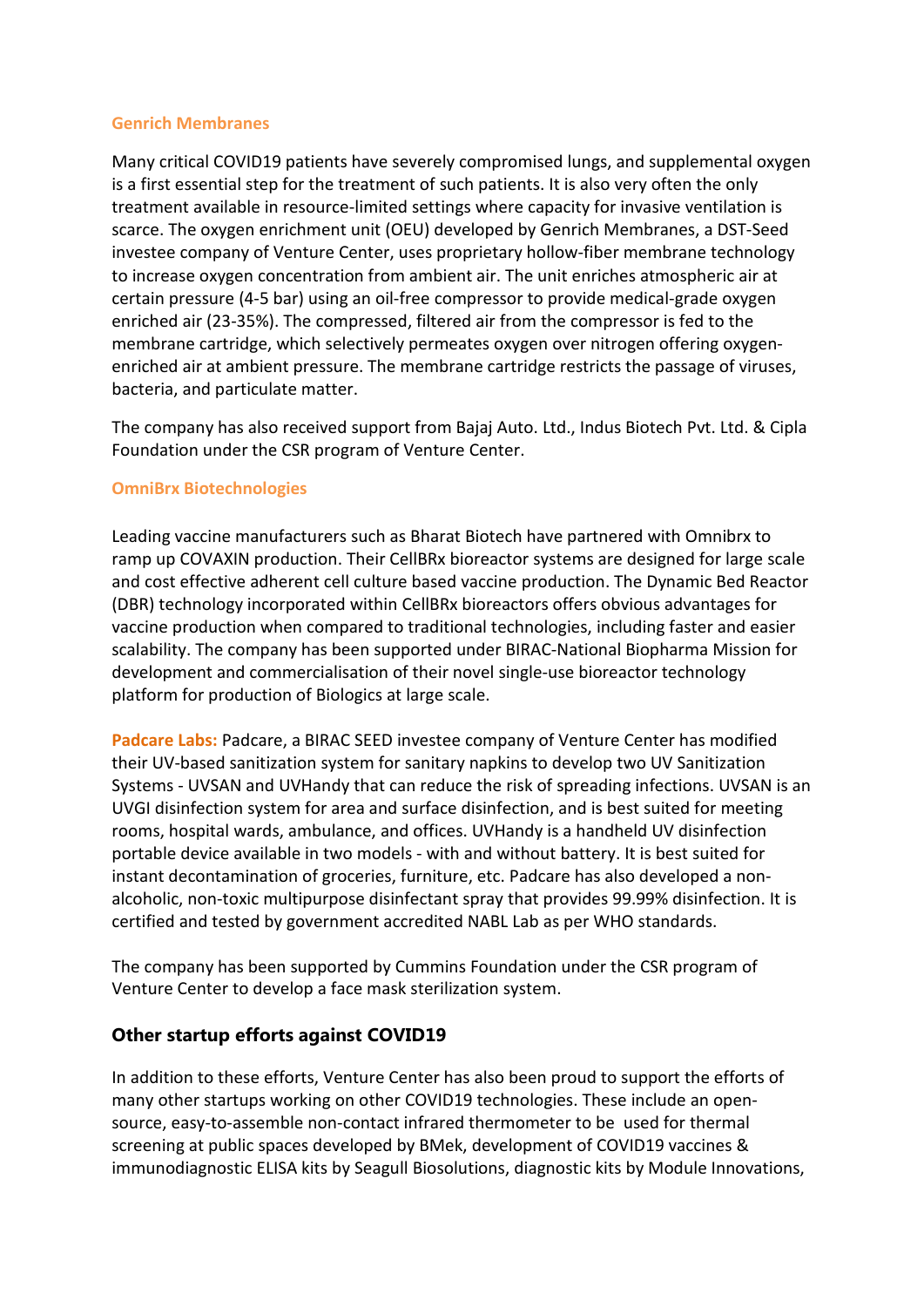FastSense Diagnostics, Vidcare Innovations, Diagnorite and others, surface disinfection kits by Snthera Biomedicals, patented NanoAgCide technology based alcohol-free hand sanitizer by WeInnovate Biosolutions, better and more breathable PPE suits, drone technology "FlytNow" for monitoring of COVID19 lockdown deployed by FlytBase, a non contact (foot operated) anosmia (smell) and fever screening device by Kozhnosys, low-cost, reliable and effective ventilatory support by Gyrodrive, endotracheal tube obstruction monitoring device by Atmen Technovention, and COVID-19 Symptom and Vital Signs tracker app by Adiuvo Diagnostics. Many of these startups have been supported under various Govt. programs implemented by Venture Center like prototyping grant of DST's NIDHI-Prayas & seed fund support under NIDHI-SSS.

## **Various nationwide efforts to tackle COVID19**

## **Task Force on Repurposing Drugs for COVID-19 (TFORD-COVID-19)**

The Principal Scientific Advisor to the GoI, Dr K VijayRaghavan, constituted a S&T Core Group on COVID-19. Under the aegis of the S&T Core Group on COVID-19, an interdisciplinary task force was constituted focused on Repurposing of Drugs for COVID-19. The task force has been providing key decision makers with high quality information based on systematic analysis of heat maps for 31 molecules and 9 medicinal herbs. The task force has developed heat maps for drug candidate readiness and potential, patent position, clinical trials reported, and more. The group is also studying the path to market for these molecules, anticipating barriers and suggesting alternate routes to get these drugs to market sooner.

## **CAWACH Partner and Satellite Center**

The Centre for Augmenting WAR with COVID-19 Health Crisis (CAWACH) is an initiative NSTEDB, Department of Science and Technology (DST), Government of India. Under this initiative, a nation-wide call was announced requesting proposals from startups working on developing solutions for COVID-19 for funding assistance up to Rs 2 crore per start-up. As a partner to this program and a satellite center, Venture Center is managing and tracking the progress of the following start-ups developing, manufacturing and deploying indigenous solutions to manage the pandemic: Mobile Diagnostics lab by Shanmukha, Bendable Technology Solutions, Powered Purifying PiRhoAlpha Labs, Alcohol-free hand sanitizer by Weinnovate Biosolutions, , Hand-cranked Defibrillator by Jeevtronics, queue management system by Vrienden Tech, PPEs and thermal gun by Virtuoso Optoelectronics.

#### **Special Funding Call for COVID-19 startups**

Under the aegis of DST-NSTEDB and NITI Aayog, Venture Center announced a special funding call for proposals from startups and entrepreneurs with technology relevant to COVID- 19 and that can be deployed within the next few months. This financial support was to help expedite validation, testing and its commercial deployment. The start-ups supported under this initiative were BMek, Module Innovations, and Seagull Biosolutions.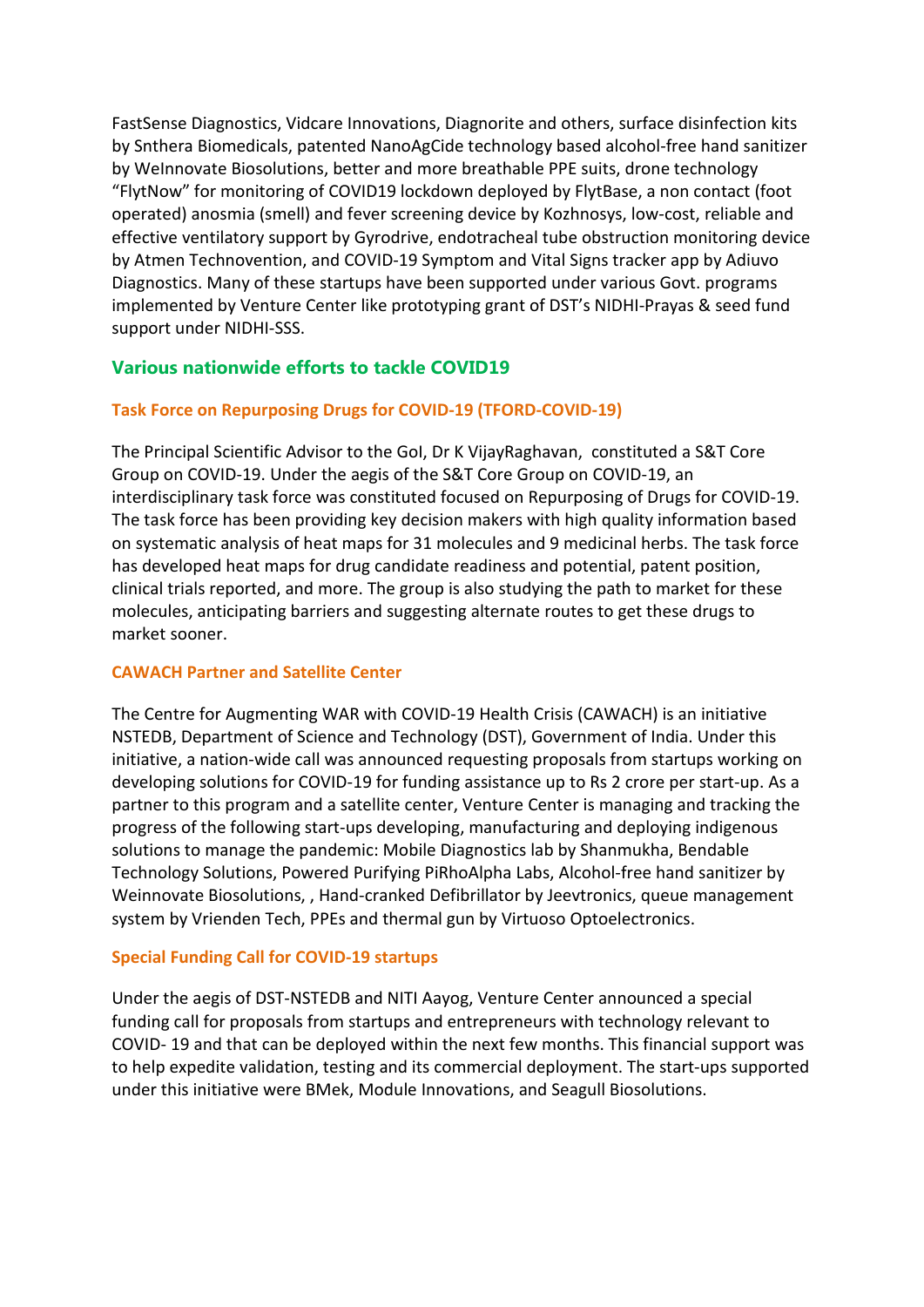## **COVID-19 Resource Center for Regulations and Test Standards**

COVID-19 Resource Center for Regulations and Test Standards for products needed urgently for the national response to the COVID-19 crisis. This repository contains a list of standards for ventilators, clinical thermometers, medical diagnostics, PPEs, and lists of NABL accredited testing labs, and updated contact information of important offices or associates of notified bodies in India.

This is an initiative of Regulatory Information and Facilitation Center at Venture Center (supported by BIRAC under the BIRAC Regional Bioinnovation Center)

#### **TechEx – COVID19 Tech Transfer Help Desk**

TechEx.In is the technology transfer hub operated by Venture Center, and is supported by the National Biopharma Mission. During the COVID pandemic, it set up a COVID-19 Tech Transfer Help Desk that facilitated (on a pro bono basis) technology transfer between technology providers and technology seekers that can be deployed rapidly by manufacturers to assist in the National Campaign against COVID-19. The TechEx team helped license two technologies using a standard license under Creative Commons. The two technologies are: BMeK's Digital Non Contact IR Thermometer and the Pune Face Shield.

#### **DIY and Open Source Projects**

The Venture Center's Protoshop team made available the following open source projects relevant for COVID-19 response:

- IR Thermometer
- Face Shields
- Alcohol based hand-rubs
- Open source Ventilators
- Reusable cotton masks
- Decontamination and Reuse of N95 Face Mask

## **Renewed sense of community: giving back to our beloved city**

One of the most positive and unexpected outcomes of the pandemic is the widespread outpourings of charity, togetherness and empathy: ordinary people coming together in small self-organized groups and volunteering to offer support to the most vulnerable. Two such groups had their roots within the Venture Center community: the **Pune Face Shield Action Group and the Pune masks action group.** Both of these groups constituted various staff, employees, and entrepreneurs at Venture Center, pulling together in the interests of the wider community. Despite a complete lockdown, these teams showed immense resilisnce and determination to make available high-quality N95 face masks and face shields to frontline workers who were at the highest risk of getting infected.

We are very happy to share that with generous support from over 30 organizational and 130+ individual donors, Venture Center donated over 1 lakh face shields to healthcare workers and police force across the country. With generous support from Cognizant